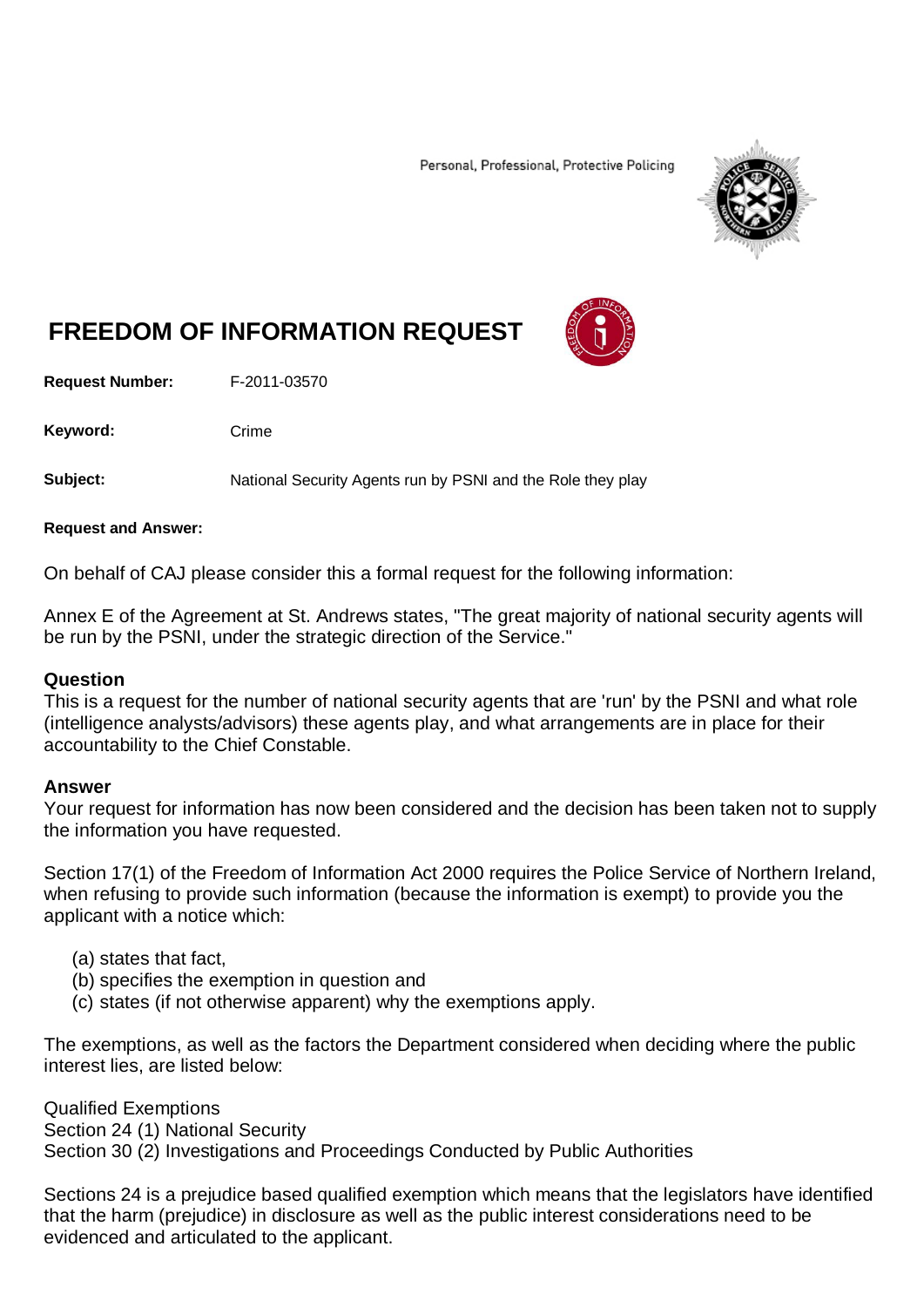Section 30 Investigations and Proceedings conducted by the public authority is a class based qualified exemption which means that the legislators have identified that the public interest considerations need to be evidenced and articulated to the applicant.

The Harm and Public Interest considerations in respect of Section 24(1) are outlined below.

## **Overall harm for Section 24(1)**

Modern day policing is intelligence led and it is a well-known fact that CHIS are used in the prevention of terrorism and they are a valuable intelligence tool in the fight against all types of crime. Any disclosure under FOI is a disclosure to the world so providing this information to a wider audience would hinder the prevention and detection of crime. By disclosing for instance, the role CHIS play, would seriously hinder the recruitment and retention of CHIS which in turn would undermine the policing process and lead to less intelligence. Disclosure of the sensitive information on how CHIS are managed would enable criminals to counteract police intelligence-gathering methods which would ultimately expose police tactics, jeopardise police operations and future prosecutions. This would be to the detriment of providing an efficient policing service and would compromise the key policing roles of preventing and detecting crime and protecting the public at large. Disclosure of information that undermines the operational integrity of police activities will adversely affect public safety and have a negative impact on law enforcement.

## **Factors favouring disclosure for Section 24**

The public are entitled to know what public funds are spent on and a better informed public can take steps to protect themselves.

## **Factors favouring non-disclosure for Section 24**

Disclosure of the information would render security measures less effective and ongoing or future operations to protect the security of the UK would be compromised.

## **Balance test**

Although there is public interest in knowing how the police conduct their core business, the safety of the public and the prevention and detection of crime is paramount, and the police service will not disclose information that compromises law enforcement or undermines police tactics. The sensitive issue of the management of CHIS and the potential difficulties in recruiting and retaining CHIS, outweighs the public interest in knowing about police procedures. It is therefore our opinion that for these issues, the balance lies in favour of the non-disclosure of the requested information.

Section 30(2) Public Interest Considerations

## **Factors favouring disclosure for Section 30**

There is information within the public domain confirming that police use CHIS to assist them with investigations and the effective delivery of law enforcement. Disclosure would enhance the public's knowledge about how information relating to CHIS is used by the PSNI and how the intelligence received assists in day to day investigations and operations to assist with the prevention and detection of crime +and the apprehension and prosecution of offenders. Disclosure would also assist in stopping any incorrect rumours or falsehoods relating to how the police store and manage how CHIS assist the police.

## **Factors favouring non-disclosure for Section 30**

Disclosure of the information requested could identify CHIS activity within PSNI. Over a period of time if several disclosures were made, individuals could analyse the information and identify any sudden peaks or troughs in CHIS activity. This would hinder the prevention and detection of crime and also prejudice our ability to maintain confidential sources. Consequently, the PSNI's future law enforcement capabilities would be affected.